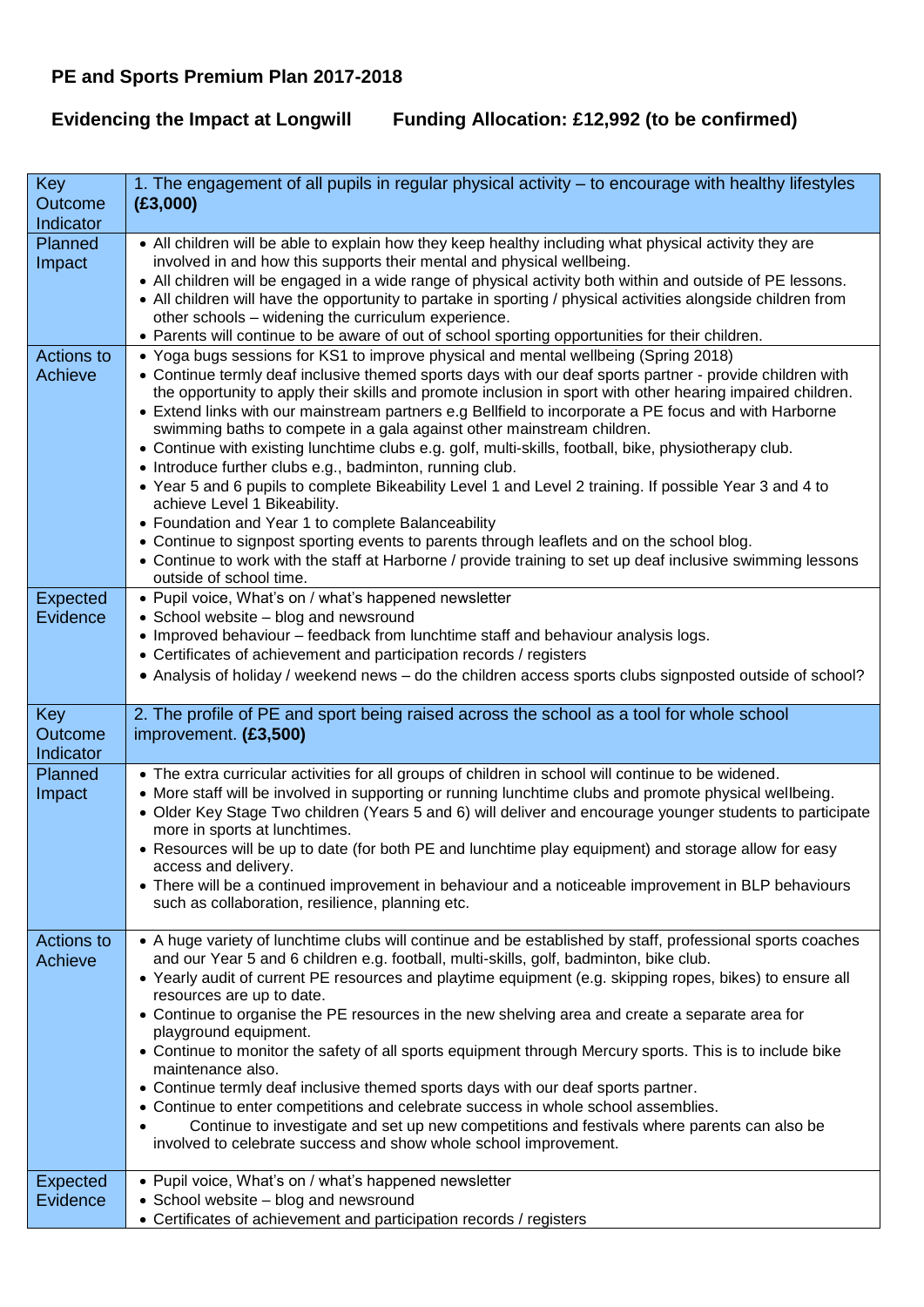|                   | • Lunchtime club attendance records.                                                                                                                                                                                   |
|-------------------|------------------------------------------------------------------------------------------------------------------------------------------------------------------------------------------------------------------------|
|                   | • More positive response from staff audit.                                                                                                                                                                             |
|                   |                                                                                                                                                                                                                        |
| <b>Key</b>        | 3. Increase confidence, knowledge and skills in teaching and assessing in PE and sport. (£2,000)                                                                                                                       |
| Outcome           |                                                                                                                                                                                                                        |
| Indicator         |                                                                                                                                                                                                                        |
| Planned           | • Staff will continue to be extremely reflective about their practice, especially bearing in mind the needs of<br>their deaf pupils.                                                                                   |
| Impact            | Staff will confidently teach a variety of sports inline with the National Curriculum expectations and                                                                                                                  |
|                   | healthy and safety guidelines.                                                                                                                                                                                         |
|                   | Staff will be more confident to assess, provide feedback and adjust plans to ensure all children progress                                                                                                              |
|                   | to the best of their ability.                                                                                                                                                                                          |
|                   | Staff will deliver policies and practices in accordance with school values and expectations.                                                                                                                           |
|                   | The quality of teaching and learning will improve.                                                                                                                                                                     |
| <b>Actions to</b> | • Provide appropriate CPD training for staff - swimming (to inform of new practices), gymnastics (healthy<br>and safety and progression), orienteering. Ensure that all new staff are aware of PE policy and practice. |
| Achieve           | Provide appropriate CPD for all teachers so that they are aware of the planning and progression that is                                                                                                                |
|                   | required in PE through Adam (sports progression)                                                                                                                                                                       |
|                   | Set up a rolling programme of the teachers who teach PE so that everyone has the opportunity to                                                                                                                        |
|                   | improve their skills through team teaching.                                                                                                                                                                            |
|                   | Provide teachers / TAs with support / team teaching opportunities with Adam to continue to improve their                                                                                                               |
|                   | understanding of best practice for when teaching deaf children.                                                                                                                                                        |
|                   | New subject lead to attend suitable training (CPD) and disseminate findings to staff.<br>TA to train and obtain NDCS award 2 in swimming instruction.                                                                  |
| Expected          | More positive responses from staff audit / questionnaire, especially from new staff.                                                                                                                                   |
| Evidence          | An improvement seen in Adam's observation feedback sheets (observations)                                                                                                                                               |
|                   | New physical activity policy read and accepted by the school and governors.                                                                                                                                            |
|                   | Pupil voice – are the pupil's choosing to comment on PE as lessons are more engaging?                                                                                                                                  |
| Key               | 4. Broader experience involving a range of sports and activities offered to all pupils (£2,000)                                                                                                                        |
| Outcome           |                                                                                                                                                                                                                        |
| Indicator         |                                                                                                                                                                                                                        |
| Planned           | • All pupils will actively participate in sports outside of PE lessons.                                                                                                                                                |
| Impact            | All pupils will have the opportunity to learn a new sport e.g. yoga, panathlon sports, rock climbing.<br>Increased inclusion opportunities for our deaf pupils through networks, partnerships and extended             |
|                   | school opportunities.                                                                                                                                                                                                  |
|                   | Increased opportunities for children to be involved in competitive sports events.                                                                                                                                      |
|                   | Improved behaviour at lunchtime and improved BLP behaviours during PE sessions.                                                                                                                                        |
| <b>Actions to</b> | Continue and establish new lunchtime clubs with staff, professional deaf and hearing sports coaches                                                                                                                    |
| Achieve           | and Y5 and 6 pupils (newly trained sports leads)                                                                                                                                                                       |
|                   | Fund PE sessions with professional coaches e.g. yogabugs for Lower School, rock climbing for Upper                                                                                                                     |
|                   | School.<br>Organise Bikeability for the Autumn 2017 or Spring 2018                                                                                                                                                     |
|                   | Participate in events offered by partners and networks e.g. panathlon activities, boccia and kurling and                                                                                                               |
|                   | bowling, swimming galas                                                                                                                                                                                                |
|                   | Introduce half-termly themed sports days that provide children with the opportunity to apply their skills                                                                                                              |
|                   | and promote inclusion in sport with mainstream partners.                                                                                                                                                               |
|                   | Establish weekly swimming routines at Harborne for Lower and Upper school (provide deaf awareness                                                                                                                      |
|                   | training for their staff) and monitor the children's progress half-termly.<br>Update the rolling bi-annual PE long term plan and find any resources needed to ensure excellent                                         |
|                   | teaching and learning.                                                                                                                                                                                                 |
|                   | Continue to allow all KS1 and KS2 children to swim each week.                                                                                                                                                          |
| <b>Expected</b>   | Certificates of achievement and participation records / registers in a variety of sport.                                                                                                                               |
| Evidence          | Pupil voice, what's on newsletters / what's happened newsletters, school blog.                                                                                                                                         |
|                   | Staff feedback on improvement of children's behaviour within PE sessions and at lunch times.                                                                                                                           |
|                   | Evidence of pool staff attendance at our deaf awareness training allowing for our pupils to be taught well                                                                                                             |
| Key               | - progress records / certificates in the pool.<br>5. Increased participation in competitive sport (£2,492)                                                                                                             |
| Outcome           |                                                                                                                                                                                                                        |
| Indicator         |                                                                                                                                                                                                                        |
| Planned           | All pupils will have been involved in at least three competitions to apply their skills.                                                                                                                               |
| Impact            | All children will show evidence of improved BLP behaviours such as resilience, planning and                                                                                                                            |
|                   |                                                                                                                                                                                                                        |